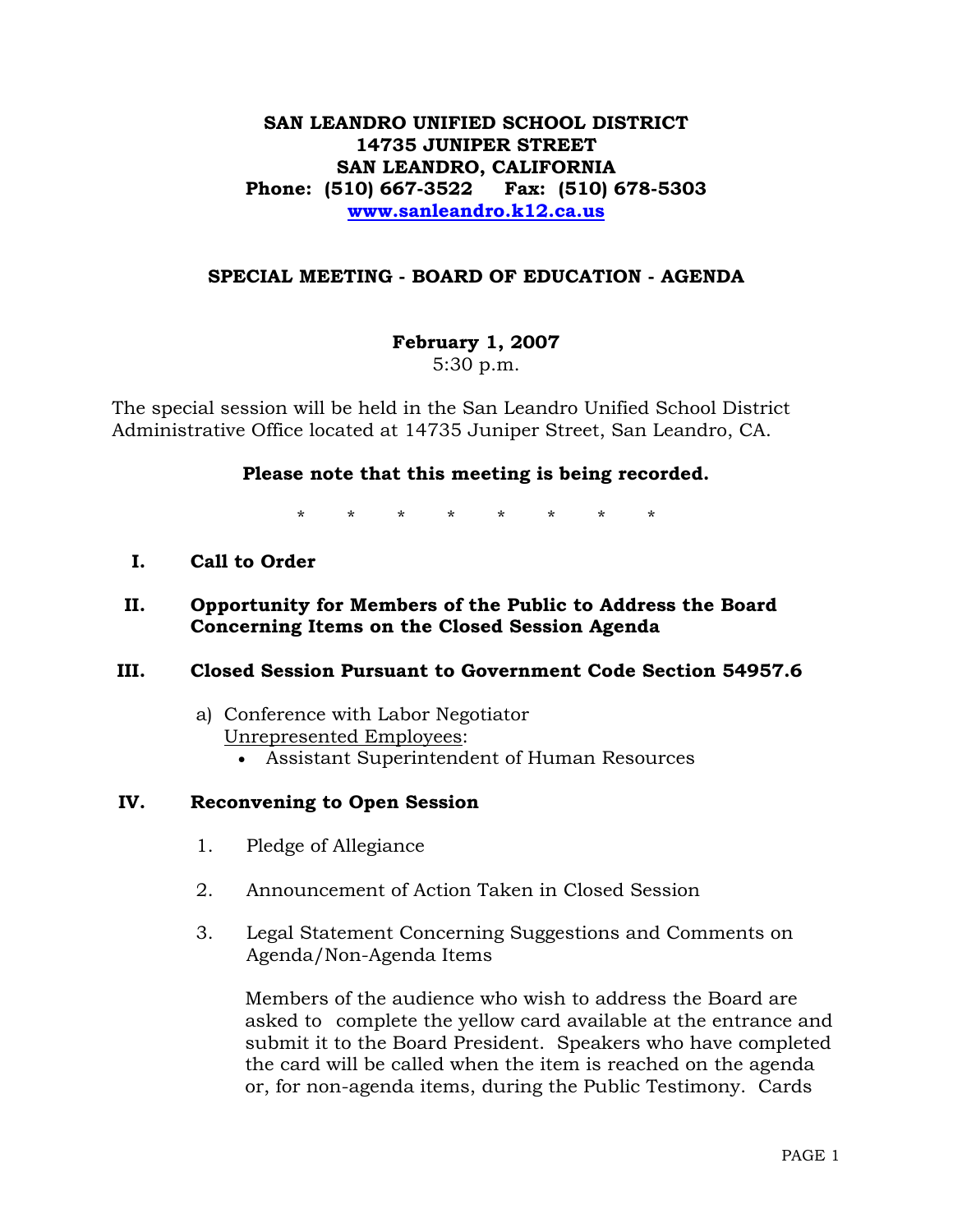are to be turned in before the item is reached on the agenda. Please note that this meeting is being recorded.

 State law prohibits the Board of Education from taking any action on or discussing items that are not on the posted agenda except to A) briefly respond to statements made or questions posed by the public in attendance; B) ask questions for clarification; C) provide a reference to a staff member or other resource for factual information in response to the inquiry; or D) ask a staff member to report back on the matter at the next meeting and/or put it on a future agenda. (Government Code Section 54954.2(a))

# **V. ACTION ITEMS**

### Human Resources

| $2.1-A$                  | <b>Staff Recommendation:</b>            |        |      |  |
|--------------------------|-----------------------------------------|--------|------|--|
| <b>Employee Contract</b> | Approve the employment contract between |        |      |  |
| between the San          | the San Leandro Unified School District |        |      |  |
| Leandro Unified          | and the Assistant Superintendent, Human |        |      |  |
| School District and      | Resources from February 5, 2007,        |        |      |  |
| the Assistant            | through June 30, 2009.                  |        |      |  |
| Superintendent,          |                                         |        |      |  |
| Human Resources          | Motion                                  | Second | Vote |  |

### **VI. CONFERENCE ITEMS**

Business, Operations and Facilities

| $4.1-CF$                                                                      | <b>Staff Recommendation:</b>                                                                                                                                                                                       |                    |      |  |
|-------------------------------------------------------------------------------|--------------------------------------------------------------------------------------------------------------------------------------------------------------------------------------------------------------------|--------------------|------|--|
| Proposed                                                                      | The Board will discuss and consider                                                                                                                                                                                |                    |      |  |
| Formation of                                                                  | approving the proposed formation of the                                                                                                                                                                            |                    |      |  |
| Measure B Design<br>Teams                                                     | Measure B Design Teams.                                                                                                                                                                                            |                    |      |  |
|                                                                               |                                                                                                                                                                                                                    | Motion Second Vote |      |  |
| $4.2$ -CF<br>Selection of the<br>Measure B Citizens<br>Oversight<br>Committee | <b>Staff Recommendation:</b><br>The Board will discuss and consider<br>approving the selection of the Measure B<br>Citizens Oversight Committee as<br>recommended by the Board<br>Facilities/Technology Committee. |                    |      |  |
|                                                                               | Motion                                                                                                                                                                                                             | Second             | Vote |  |